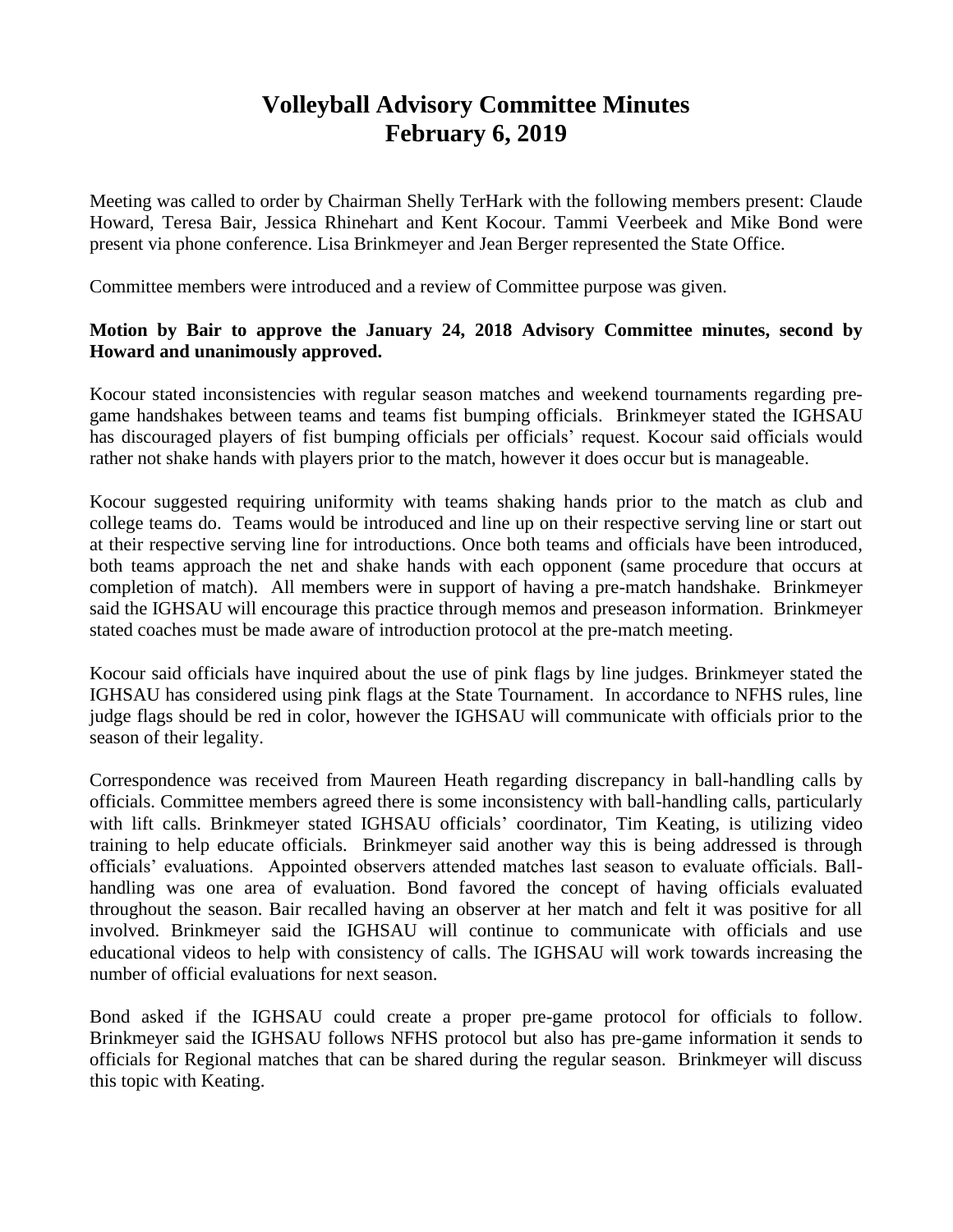Adding a player's number to the game stats entry page on QuikStats was discussed. Rhinehart feels this would be beneficial for coaches to have the number and name of the player when entering game stats. Committee members agreed and felt it would be beneficial to coaches to have that added. Brinkmeyer stated she would present their suggestion to Jason Eslinger.

Veerbeek inquired about changing the rule regarding multi-day, regular season tournaments counting as one playing date. Veerbeek's team plays in an out-of-state tournament where three matches are played each day of the two-day tournament, thus not exceeding the six-match limit for one date. She suggested the possibility of a multi-day tournament where no more than six matches played total can count as one playing date. Brinkmeyer said she found three teams that played in a similar tournament set-up. Committee discussed this, but wondered if this would encourage schools to play more out-ofstate tournaments. Discussion continued with no action taken.

Regional volleyball was reviewed by the Committee. The Committee felt the Regional tournament went smoothly. Brinkmeyer briefly shared the Regional assignment process with the goal of getting the top eight ranked teams to state if possible. The Committee commended the IGHSAU on its methods to get the highest ranked teams to state on a consist basis.

Berger informed the Committee the U.S. Cellular Center contract will be up for renewal in two years and the IGHSAU will be accepting other bids. Committee expressed appreciation for the U.S. Cellular Center and Cedar Rapids for its support for State Volleyball.

Practice nets were added in the warm-up area this year at the State Tournament. The nets were wellreceived, however, on day two the courts buckled from the weight of the stands and the inability to put poles in the floor. Thus, the nets were taken down. Brinkmeyer said she only received a few negative comments about the removal of the nets. Most of the coaches Brinkmeyer spoke with were pleased with the area to warm-up and felt the nets were an added bonus but not necessary. Committee concurred having a net is not necessary, but having a warm-up area is extremely important.

The Committee liked the new addition of Cooley's Corner for volleyball coaches. Brinkmeyer stated the IGHSAU's newly formed Student-Athletic Advisory Committee assisted by escorting teams to their locker rooms and working in other areas as needed. Berger informed Committee the IGHSAU is looking at ways to create a "Winners Circle" for fans to celebrate with their championship team in a separate area away from the general public.

Brinkmeyer asked Committee for feedback on Regional Final double-headers and hosting on neutral courts versus home facilities. Berger feels conflicted as she feels a team deserves to play on their home court rather at a neutral facility, but also understands there are facility size constraints.

There were two coaches ejected during the 2018 season. Question was asked on protocol of an ejection. Brinkmeyer stated the officials and ejected coach must submit an ejection report and contact is made with both schools involved.

Brinkmeyer spoke at length about AdHoc Committee findings regarding their study of all high school activities. Brinkmeyer shared suggestions made by the committee and a calendar with volleyball date changes. The Committee liked the condensed Regional schedule and asked to eliminate the first date (week 16) and incorporate those matches into weeks 17 and 18. The Committee also suggested keeping the first competition date two weeks after the first practice date, rather than moving it up a week as shown on the proposed calendar. VeerBeek expressed concern with shortening the volleyball